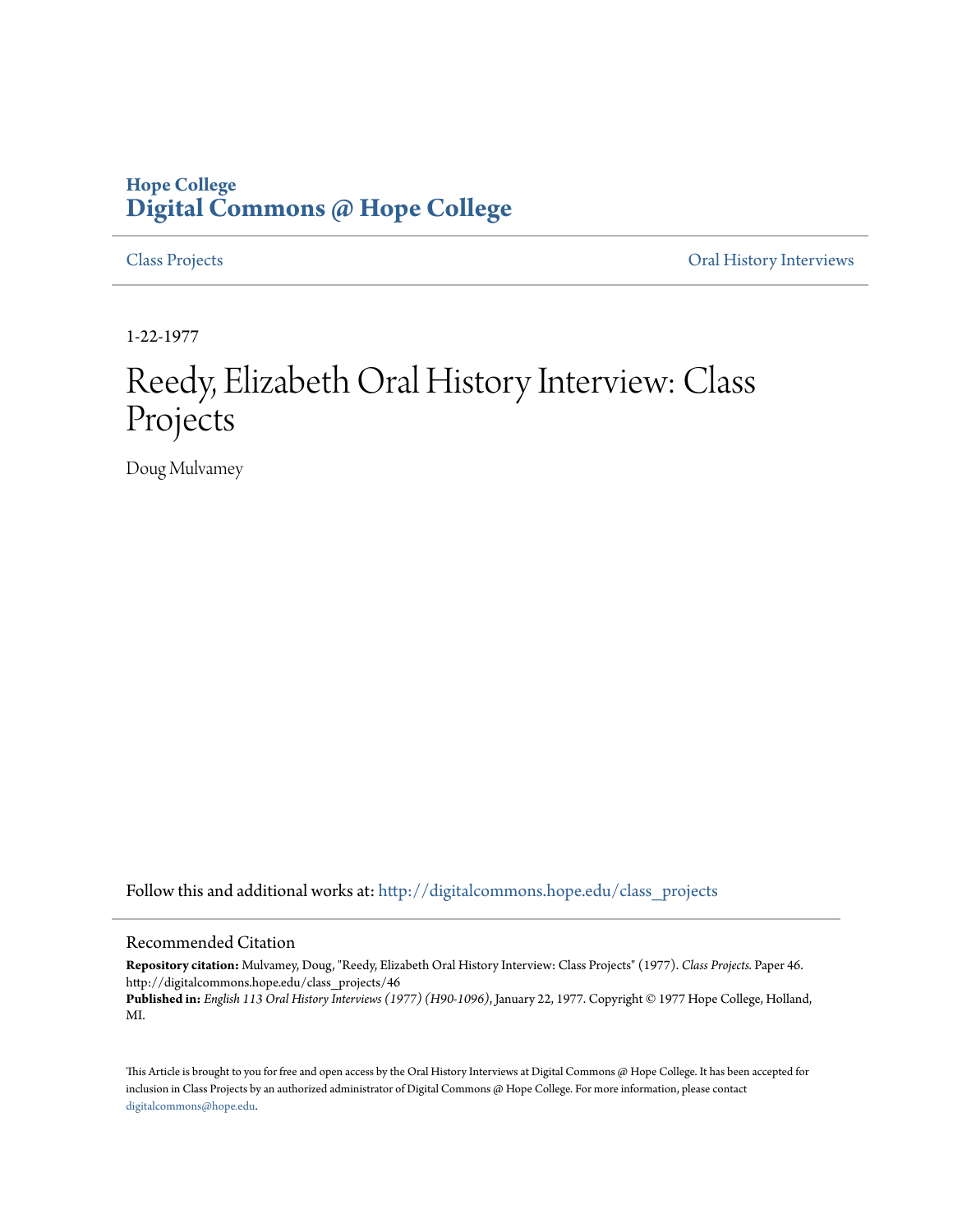For Dr. Huttar.

 $\tilde{\mathcal{Z}}_{\mathcal{A}}$ ",

 $($   $\cup$   $\cup$ .  $M$ 

**I** 

line was

• DR. R3EDY

JANUARY 22, 1977

On Saturday, Doug and Lena went out to Lakeshore Drive to interview Dr. Elizabeth Reedy. Upon our arrival, we were met by four large black labrador retrievers, our first encounter with Dr. Reedy's menagerie. Expecting to find Dr. Reedy in her house, we instead found her out in the barn where a lamb had just been born. Our impression of Dr. Reedy at that moment was that she had a very simple lifestyle. We found this later  $p$  is to be correct. After spending some time in the barn waiting for Dr. Reedy, we followed her into the house. The house itself is beautiful! It 1s constucted of aged wood. We were later to learn that Dr. Reedy herself designed and built it along with help from some of her friends. After noticing what a large and beautiful house she  $\alpha$ owned, we could not help but see many cats occupying chairs, $\alpha$ tables, where they were leisurely sprawled out asleep. She has ten cats in all. We settled down in the living room.

Our interview opened with small talk which concerned the house and the grounds, We soon found out that Dr. Reedy not only has ten cats but also has four horses, seventeen sheep, ducks, geese, hens and chickens. Our tala shifted to her simple lifestyle which includes growing and preparing her own vegetables. She. alao raises most of her own meat *in* the way of lamb and chicken. After such beginninga, Doug asked why she was on leave from Hope College, where she her taught English the previous year. She quickly replied that she was not on leave but had really quit her position. She is still a part of the Hope faculty, but is now connected with the Rural Humanities Program for the next two summers. We were interested in what the program consisted of, so she expounded. • e så

> Due to malfunction of these necession convert Ing cat cheming on cand, we were unable to create a proper transcript. This is from uncome of.